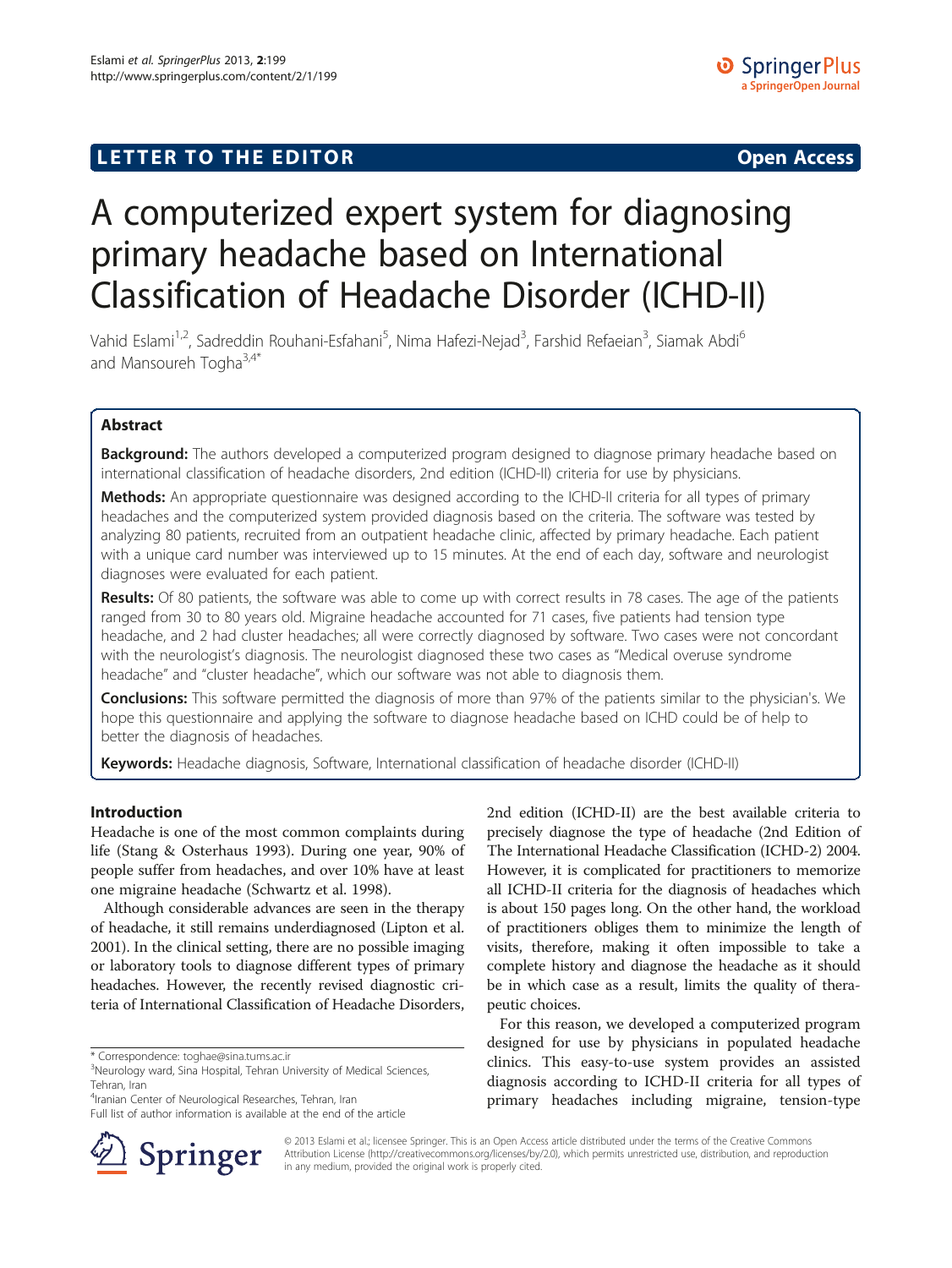headache, cluster headache and other trigeminal autonomic cephalalgias, as well as other primary headaches which are overall 61 types. Similar to other computerized programs (De Simone et al. [2007](#page-2-0)), this software can be used by operators with basic computer experience without increasing the time length of visits.

## Method

a. Software preparation

The software has 5 main parts including the descriptive page, disclaimer page, patient's registration page, headache questions, and the final decision with the explanation of it, which are all prepared in Persian language (Additional file [1\)](#page-2-0). The disclaimer page emphasizes that this software is made to facilitate and increase the accuracy of diagnosis. The criteria were extracted from primary headaches. Then, based on these criteria, questions were designed to approach all these criteria. Questions would be asked based on responses, which take between 5 to 15 minutes depending on the answers. For example, if the patient has visual problem during a headache attack, further questions such as the association of headache with scotoma, flickering, scintillation, visual loss, diplopia, and bilateral/ unilateral visual disturbances, and also the maximum duration of these symptoms would be asked. The system will get into conclusion based on all criteria of ICHD-II and explain how headache was approached and possible diagnosis was made. An essential feature of the program is to report "No diagnosis was made based on these data", which can also find certain unclassifiable headaches. Furthermore, all demographic information and characteristics of the patients' headache, previously inserted in the program, are saved, allowing the creation of a complete database in Access software which would be an invaluable tool for more headache researches such as further modifications of ICHD-II. Another feature of this software is that each patient has a profile, which can be updated at each successive follow-up. The profile is accessible to record the diagnosis, the recommended therapy and any further comments. Those who help the patient to answer the questions should not necessarily know the whole terminology of the words, since each terminology is simply explained by informative notes and explanations indicated by moving the pointer of the mouse over it.

b. Evaluating the software

We conducted a validation field-test to approve the accuracy of the software. In all, 95 consecutive patients were enrolled in our study from October to December 2012. Of them, 80 patients with primary headache were evaluated. The patients were recruited from an outpatient headache clinic, affiliated to Tehran University of Medical Sciences. By entering the study, each patient received a card with a unique number on it. The patients were primarily interviewed by the researchers. Each interview lasted up to 15 minutes. The data were collected from patients to fulfill the software's entry. The questions were instructed based on ICHD-II. The software output described the proposed diagnosis. The software's diagnosis was recorded for the card number each patient had. Next, in the same visit, the patients were interviewed by a neurologist in another room. The neurologist and the researcher were not aware of each others' diagnosis. The patient was not informed of the software output either. The neurologists' final diagnosis was separately recorded for the card number each patient had. The neurologist was asked to define the final first-ranked diagnosis by choices in concordance with ICHD-II classification. At the end of each day, software and neurologist diagnoses were evaluated for each patient.

## Ethical approval

The approval of local research ethics committee of Tehran University of Medical Sciences and verbal consents from all patients were obtained before any evaluation. The patients were informed that no-participation would in no way affect their care.

## Result

A total of 80 patients, over 18 years of age, were included in the study. Female patients outnumbered male patients (female patients  $n = 62$ ). The age of patients ranged from 30 to 80 years old. The software was able to come up with correct results in 78 out of 80 cases. Migraine headache accounted for 71 cases, five patients had tension type headache, and 2 had cluster headaches; all were correctly diagnosed by software. Two cases were not concordant with the neurologist's diagnosis. The neurologist diagnosed these two cases as "Medical overuse syndrome headache" and "cluster headache", which our software was not able to diagnosis them.

## **Discussion**

This computerized system uses simple human-like algorithmic logic to determine the most appropriate type of headache. However, similar to other medical software, the accuracy of diagnosis depends on the accuracy of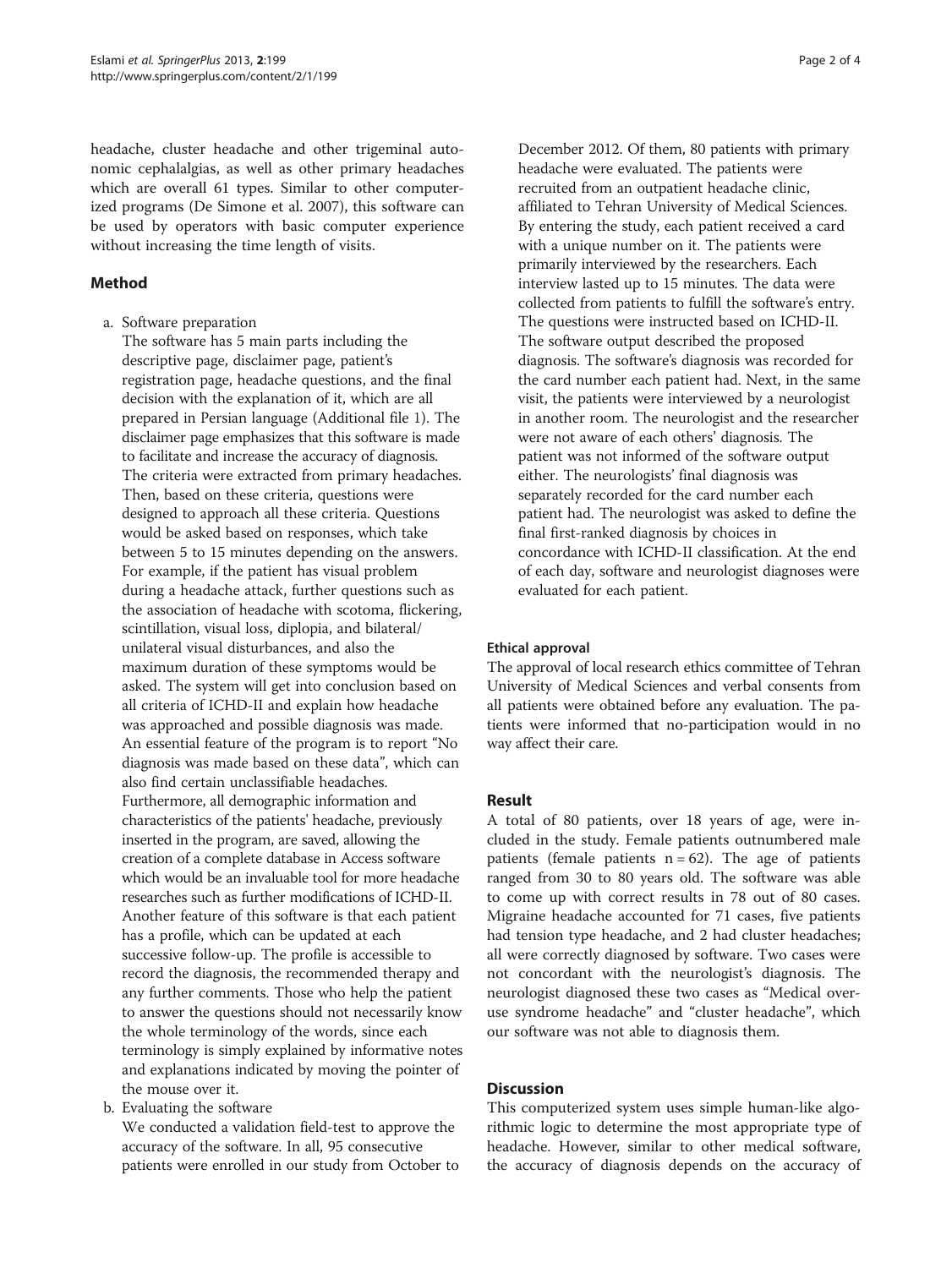<span id="page-2-0"></span>patient responses. Also, the interviewer has an invaluable role to obtain accurate responses in comparison with a computer program.

In our evaluation, 2 patients had different diagnoses by the computer and the physician. The reason was inaccurate and different responses of these 2 patients to the interviewer and physician. Different computerized headache programs are designed for use by general practitioners (Mainardi et al. [2005\)](#page-3-0) to neurologists (Sarchielli et al. [2005\)](#page-3-0). Maizel et al. ([2008\)](#page-3-0), in their study using a computerized headache assessment tool, correctly identified 100% of the patients with episodic migraine and 85.7% with transformed migraine. Also, it correctly categorized all patients with tension-type headache, and cluster headache. Sarchielli et al. ([2007](#page-3-0)), in their study using a computerized system, permitted correct diagnosis in 78% of 200 headache patients.

As these criteria are under change over time (Olesen [2011](#page-3-0); Bigal et al. 2007; Olesen [2006](#page-3-0)), we hope that applying the software to diagnose headache based on ICHD could be of help for modifying the current diagnostic criteria, finding the answer to issues which need to be studied more in the ICHD-II guideline. However, in a clinical practice, we face a large number of patients who do not qualify for any defined criteria. As an example, a few criteria include a response to a particular drug. A marked overlap exists among criteria. On the other hand, the patients cannot fit their responses to the algorithm that any software undertakes. These all should be addressed before considering such type of design. Yet still, an expert neurologists' diagnosis is the standard for comparing such software. For the same purpose, we conducted our validation survey in the neurologist's clinic. However, this may result in further limitations. Many of the patients in such clinics are referred from other clinics due to the complicated nature of their headache or inconclusive diagnosis. They may have received different medications which might have altered the pattern of their headache, as well. For instance, one would have had one sided throbbing headache in the beginning, but recently has experienced both sided compression-like headache. Yet though, the software needs a definite input. We used the primary pattern of the headache as the input. Without the precise import of the specified inputs, the software would come up with a number of diagnoses including different types of headache. However, an expert neurologist can handle such situations through history taking and proper weighting of differential diagnoses. Also, patient's willingness to cooperate and trust this method is another limitation to be mentioned. Finally, we recommend using such software to promote diagnosis in settings like general day clinics instead of sub-specialized neurology clinics.

## Additional file

#### [Additional file 1:](http://www.biomedcentral.com/content/supplementary/2193-1801-2-199-S1.doc) The mock-up translated screenshots of the software.

#### Competing interests

The authors declare that they have no competing interests.

#### Authors' contributions

VE was the designer of this software. He developed the first idea. Also, he partially drafted the manuscript and performed submission and final approval of the article. He performed parts of the data analysis. SR-E was the software developer. He managed the operation of the software. He performed transferring of the database from access to the SPSS and other data analysis as well as upgrading the system and translating to English. Also, he partially drafted the manuscript and performed submission and final approval of the article. NH-N cooperated in the evaluation of the software and managing 80 patients. He participated in software analysis as well as finding the bugs of the system. He also had role on changing the article from letter to original article. Also, he partially drafted the manuscript and performed submission and final approval of the article. FR participated in evaluation of the software on more than 80 patients. Also, he partially drafted the manuscript and performed submission and final approval of the article. He performed the literature review and changing the article format from letter to original article. SA participated in the software designation. Developing the first idea and also solving problems using ICHD-II criteria. Also, he partially drafted the manuscript and performed submission and final approval of the article. MT was the leader of the team, managed the patients for software evaluation, visited the patients in the clinic and diagnosed them, as well as, parts of design of the study. Also, she partially drafted the manuscript. She performed submission and final approval of the article. All authors read and approved the final manuscript.

#### Acknowledgements

The authors thank Dr. Faeze Dehghan (occupationalist at Aja university of Medical Sciences) for her helpful comments, also Mrs. Bita Pourmand (Sina Hospital, Research Development Center) for her careful editing of the manuscript.

#### Funding

The designing of the software was supported by the AJA University of Medical Sciences, Tehran, Iran [grant number 990158].

#### Author details

<sup>1</sup>Sina Trauma and Surgery Research Center, Tehran University of Medical Sciences, Tehran, Iran.<sup>2</sup>Neurology Department, AJA University of Medical Sciences, Tehran, Iran. <sup>3</sup>Neurology ward, Sina Hospital, Tehran University of Medical Sciences, Tehran, Iran. <sup>4</sup>Iranian Center of Neurological Researches Tehran, Iran. <sup>5</sup>Foolad Institute of Technology, Foolad-Shahr, Iran. <sup>6</sup>Shariati Hospital, Tehran University of Medical Sciences, Tehran, Iran.

#### Received: 30 September 2012 Accepted: 22 April 2013 Published: 30 April 2013

#### References

- 2nd Edition of The International Headache Classification (ICHD-2) (2004) Available at: [http://ihs-classification.org/en/.](http://ihs-classification.org/en/) Accessed 01\_15\_13
- Bigal ME, Rapoport AM, Sheftell FD, Tepper SJ, Lipton RB (2007) The International Classification of Headache Disorders revised criteria for chronic migraine-field testing in a headache specialty clinic. Cephalalgia 27(3):230–234. doi[:10.1111/](http://dx.doi.org/10.1111/j.1468-2982.2006.01274.x) [j.1468-2982.2006.01274.x](http://dx.doi.org/10.1111/j.1468-2982.2006.01274.x)
- De Simone R, Coppola G, Ranieri A, Bussone G, Cortelli P, D'Amico D, D'Onofrio F, Manzoni GC, Marano E, Perini F, Torelli P, Beneduce L, Ciccarelli G, Mea E, Penza P, Ripa P, Sancisi E, Bonavita V (2007) Validation of AIDA Cefalee, a computer-assisted diagnosis database for the management of headache patients. Neurol Sci 28(Suppl 2):S213–S216. doi[:10.1007/s10072-007-0779-z](http://dx.doi.org/10.1007/s10072-007-0779-z)
- Lipton RB, Diamond S, Reed M, Diamond ML, Stewart WF (2001) Migraine diagnosis and treatment: results from the American migraine study II. Headache 41(7):638–645